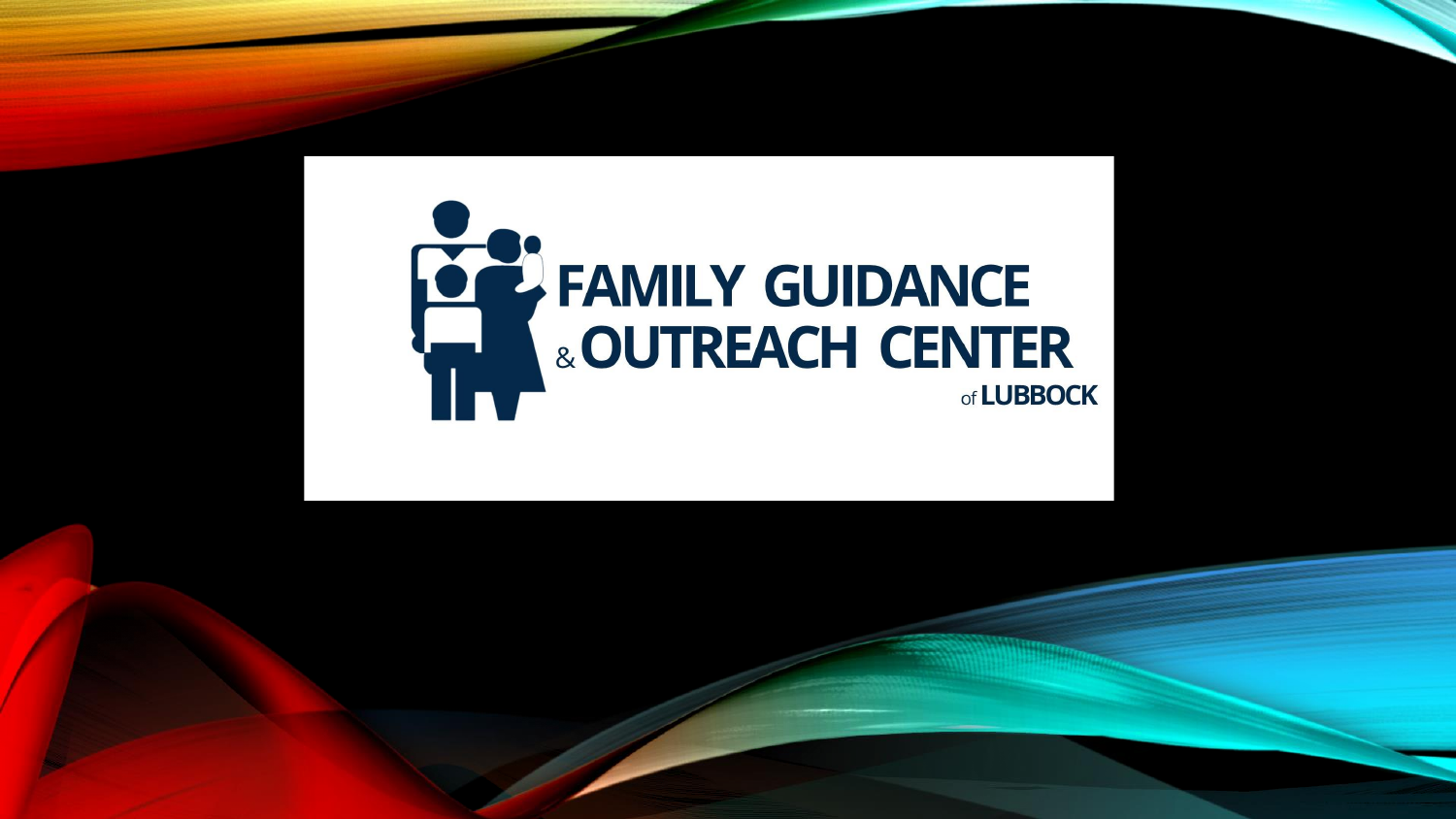#### FAMILY GUIDANCE AND OUTREACH CENTER OF LUBBOCK

- Began in 1982 as Family Outreach Center
- Volunteer-based
- Goal of preventing abuse and neglect of children
	- Parenting Guidance Center was opened in 2003
	- School Based Programs began in 2009
	- Virtual and online operations began in 2020 due to COVID-19.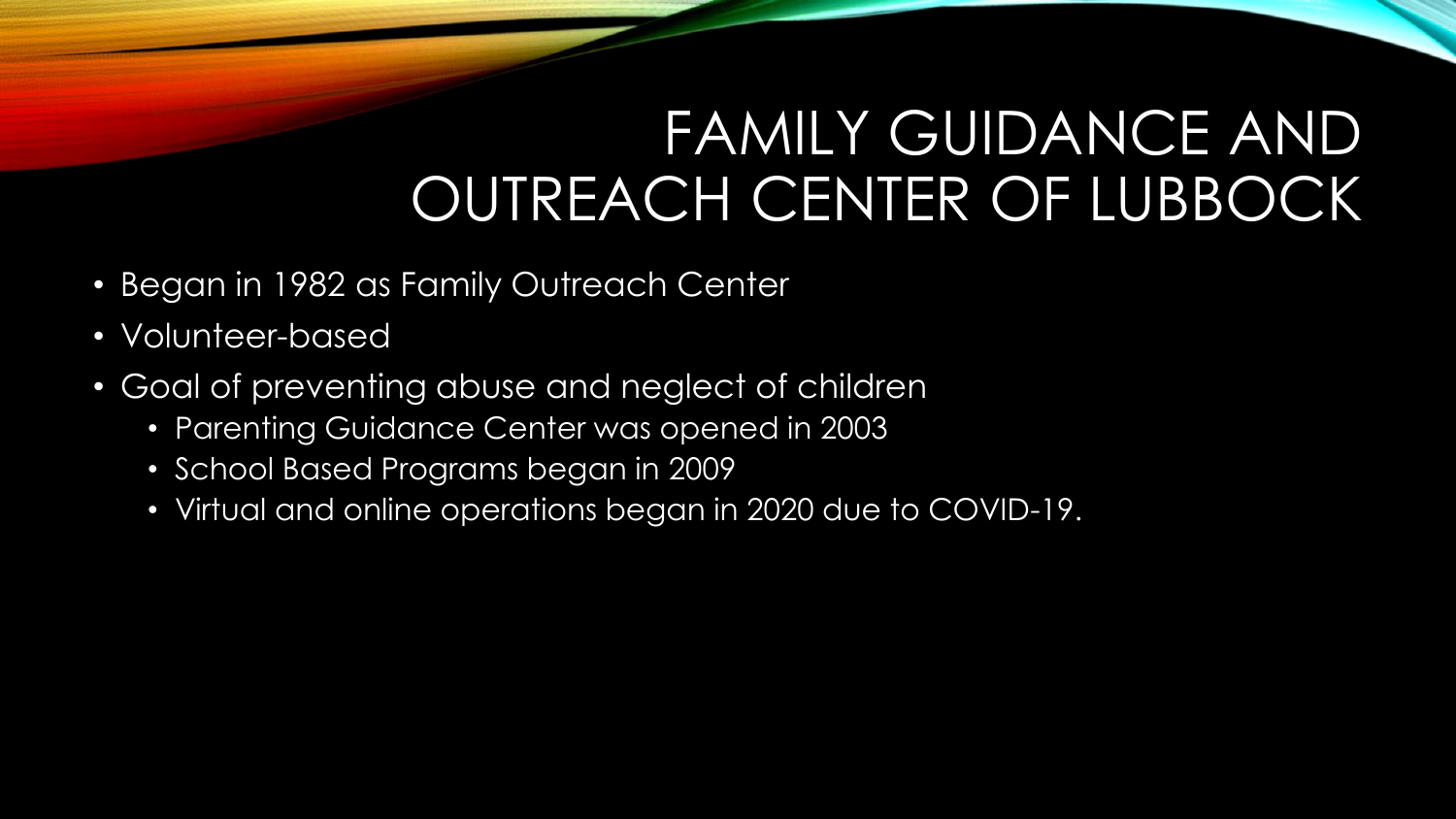#### MISSION AND VISION

- Mission:
	- FGOC is committed to building and empowering families through education and awareness.
- Vision:
	- FGOC envisions a community without child abuse and neglect.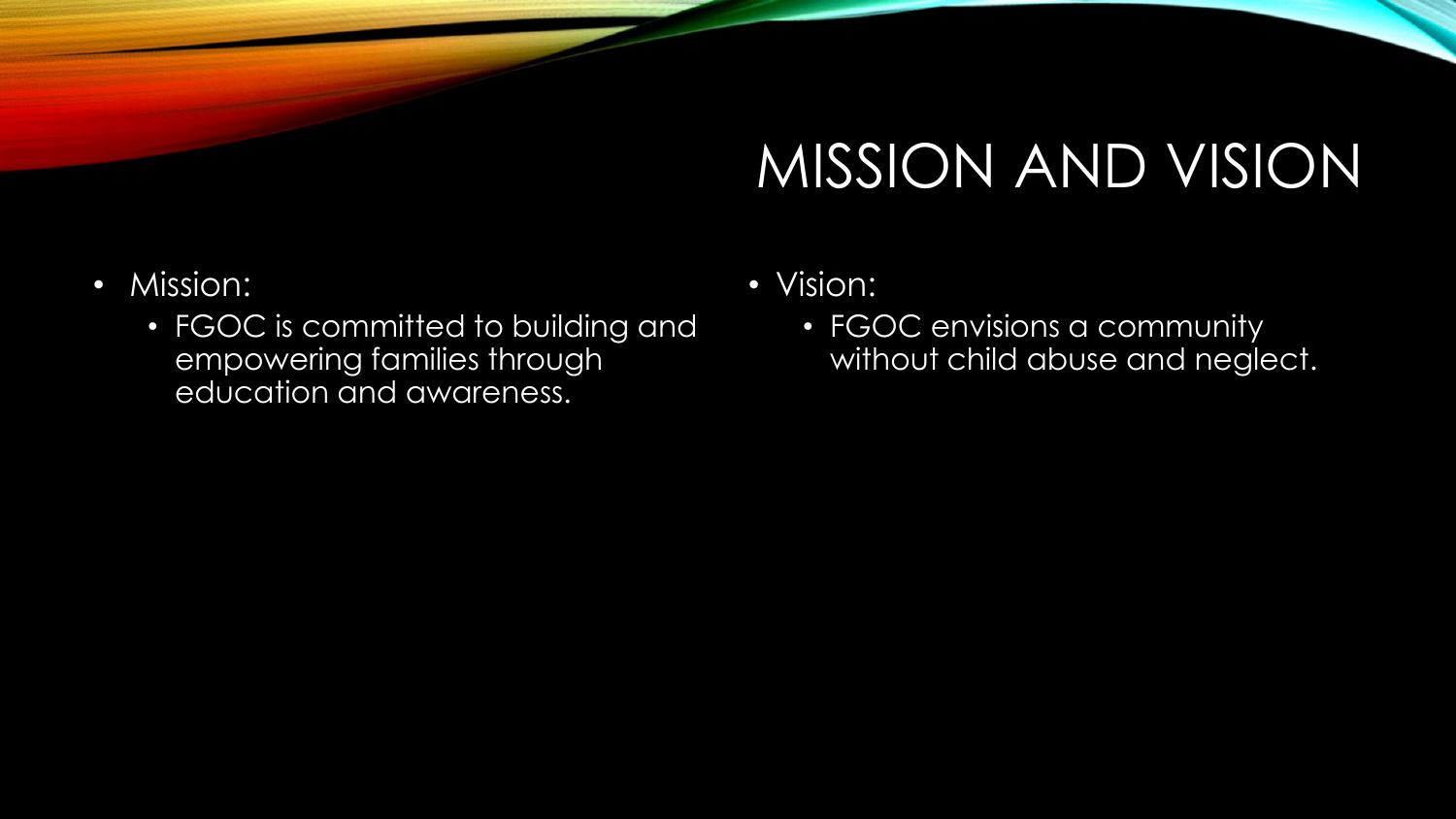## HOW DO WE DO THAT?

- School Based Programs
- Parenting Guidance Center
- Educational Programs for Community
- Fundraising and Community Outreach
- Development and Grants
- Strong Board of Directors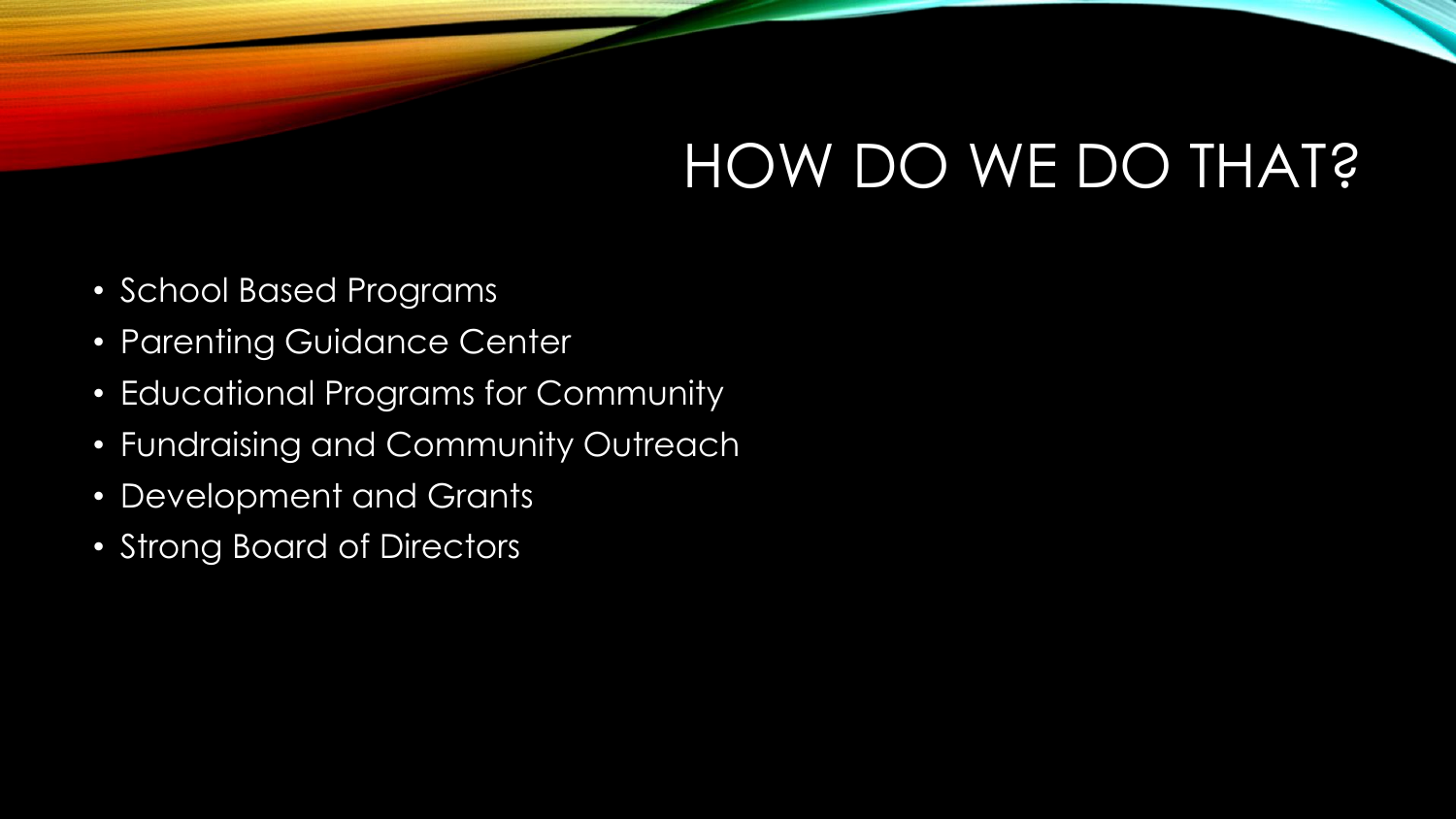# BOARD OF DIRECTORS

Breeanna Olsen, 2020-2021 President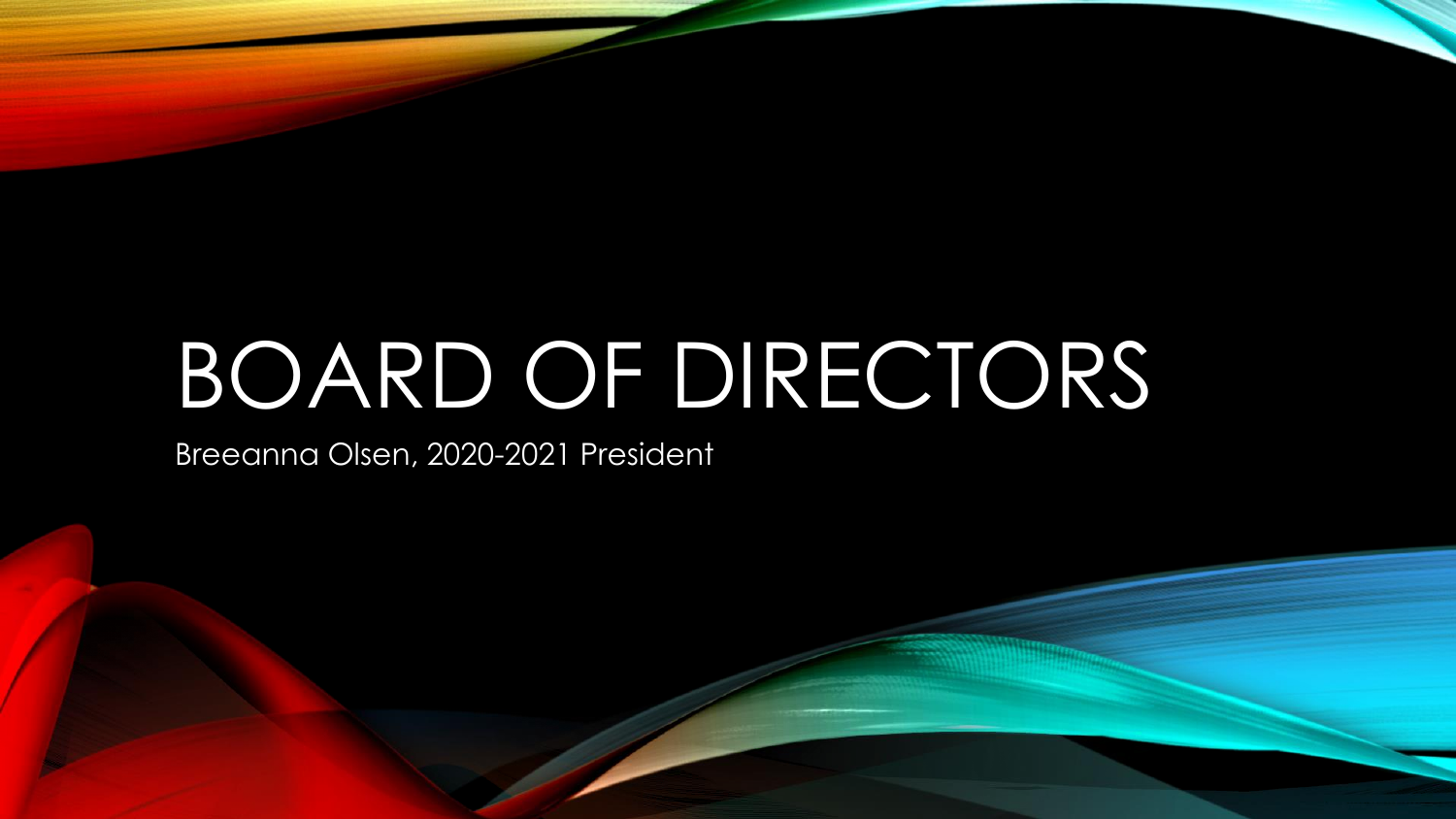## SCHEDULE FOR 2021

- 2<sup>nd</sup> Wednesdays of the Month (can be changed by a Board vote)
- No meeting in the month of July
- November's meeting falls on a different week because of Veteran's Day
- Board members are asked to miss no more than 3 meetings a year
- If a board member misses 3 meetings, they may be asked to resign
	- Case by case basis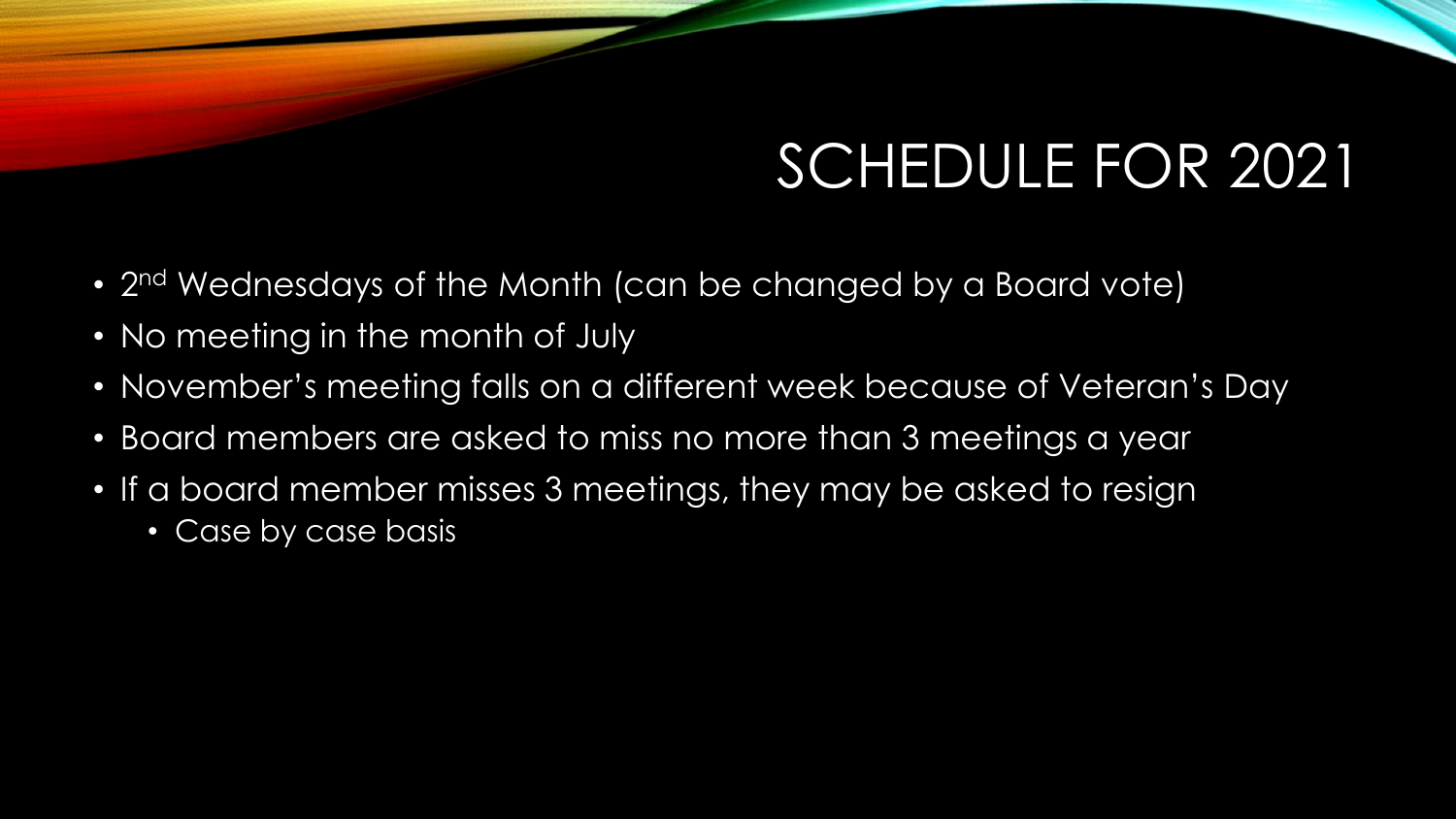#### BOARD BYLAWS

- Directors are elected to a two year term, may renew up to 3 times.
- Officers are elected each year (December) for the new year
	- President, Vice President, Secretary and Treasurer
- President presides over all meetings
- Vice President serves in the absence of the President
- Secretary records and prepares minutes
- Treasurer supports FGOC staff in financial preparations and holds agency financially accountable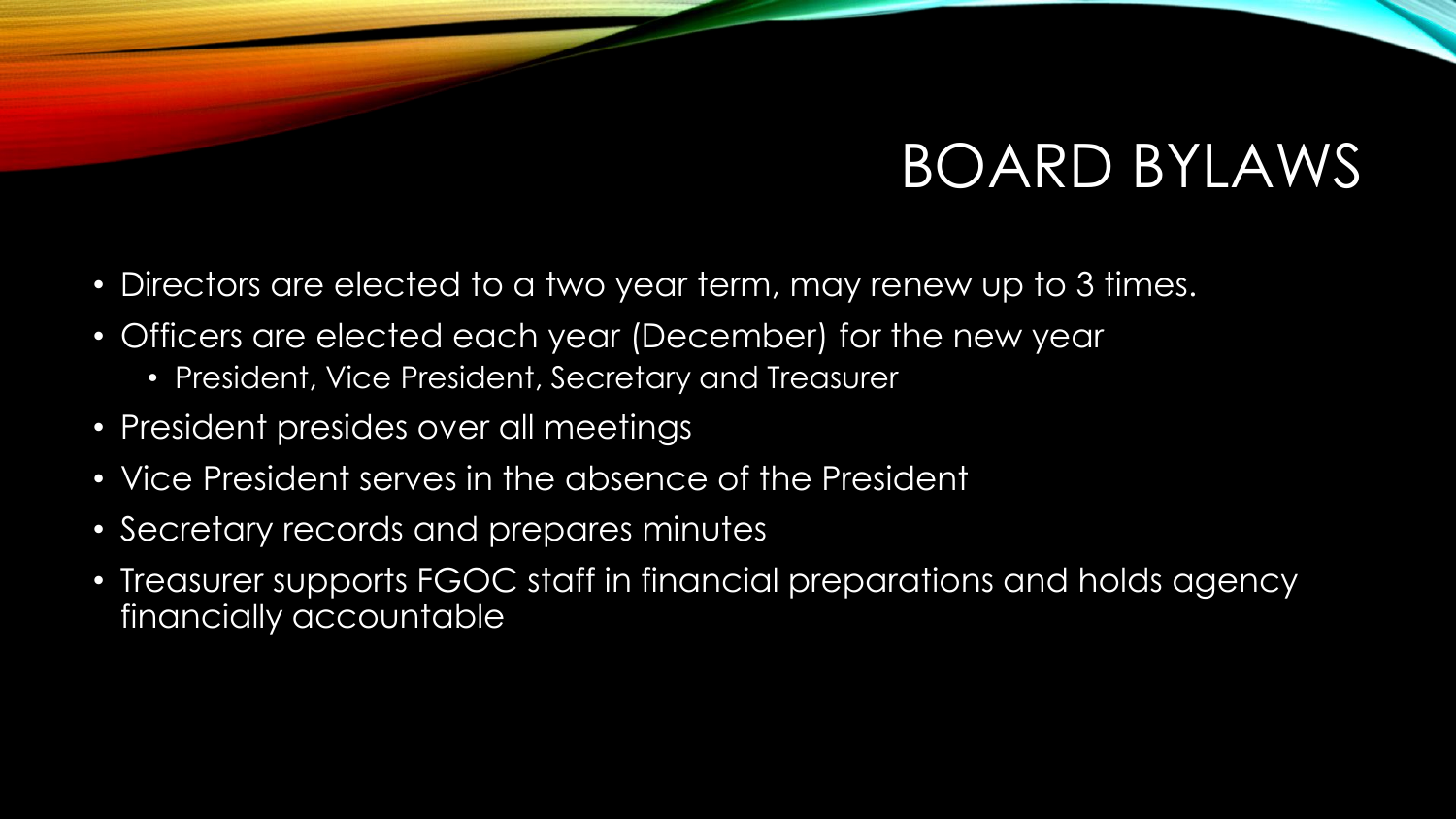#### **COMMITTEES**

- There are three committees within the board
- Executive Committee, Nominating Committee, Finance Committee
- **Executive Committee**: President, Vice President, Secretary, Treasurer
	- Duties: represent the agency when needed and make decisions regarding removal of board members and/or discussions with FGOC staff.
- **Nominating Committee**: chairperson is appointed by the President, members are determined through chairperson (often by volunteering board members)
	- Duties: annually prepare/submit potential board members to the Board of Directors. President may not serve on this committee. Meetings are in October.
- **Finance Committee**: chairperson is the Treasurer. Members are determined through chairperson (often by volunteering board members)
	- Duties: meets twice a year to prepare budget for new year and deliver to Board of Director's for approval. Meetings are in October.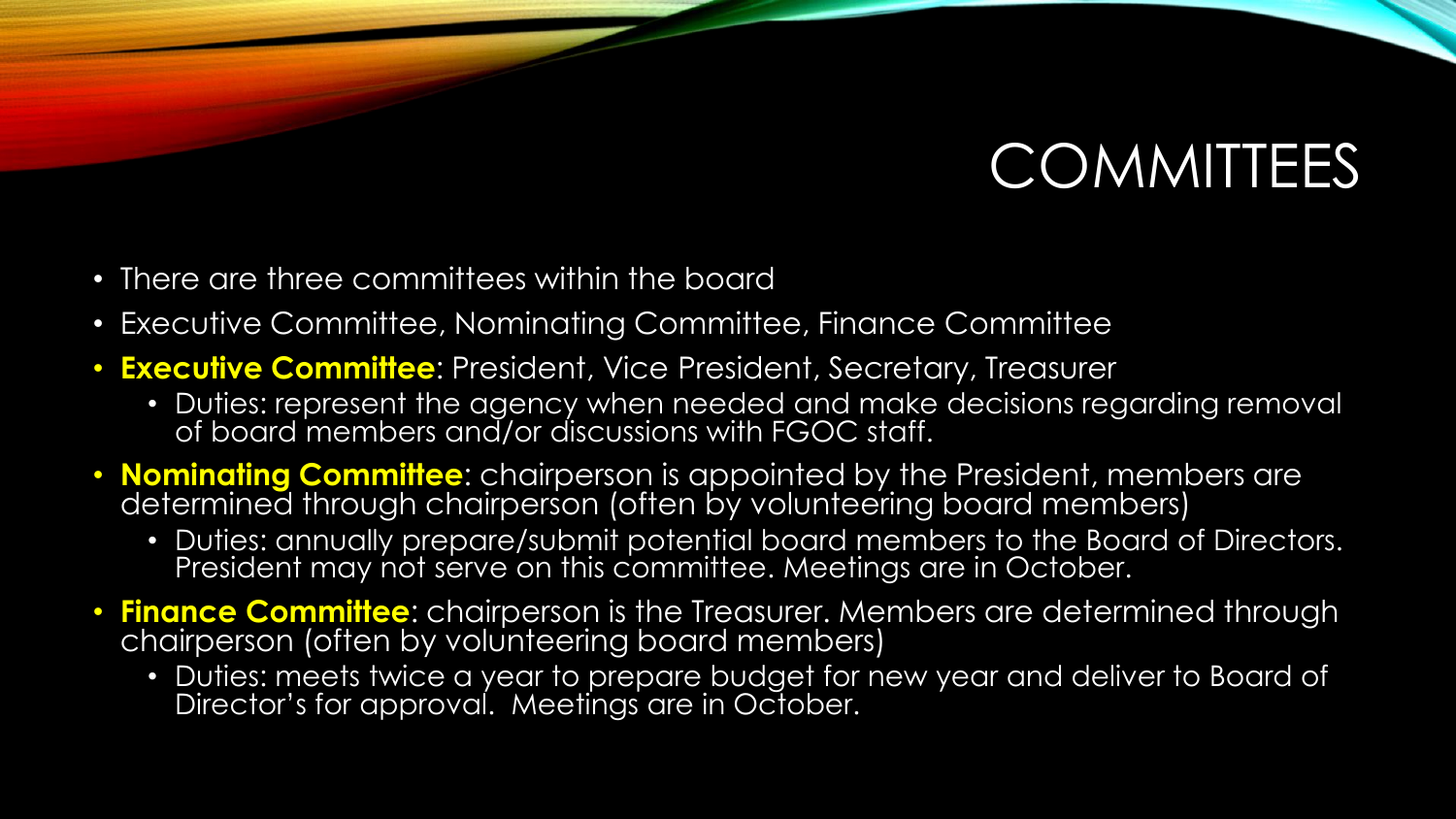## BOARD MEMBER EXPECTATIONS

- Board members may miss a total of 3 board meetings per year. If you miss more than 3 dates, you may be asked to leave the Board.
- Board meetings are scheduled a year in advance to accommodate.
- We understand things happen. Special consideration may be given by the Executive Committee through a vote if a board members wishes to remain, following 3 absences.
- Board members are asked to volunteer at least 10 hours per year to the agency.
- Board members may not print or share financials or minutes with anyone outside of the Board of Directors.
- Board meetings must have a quorum to vote. This means half of the total number of members, plus one.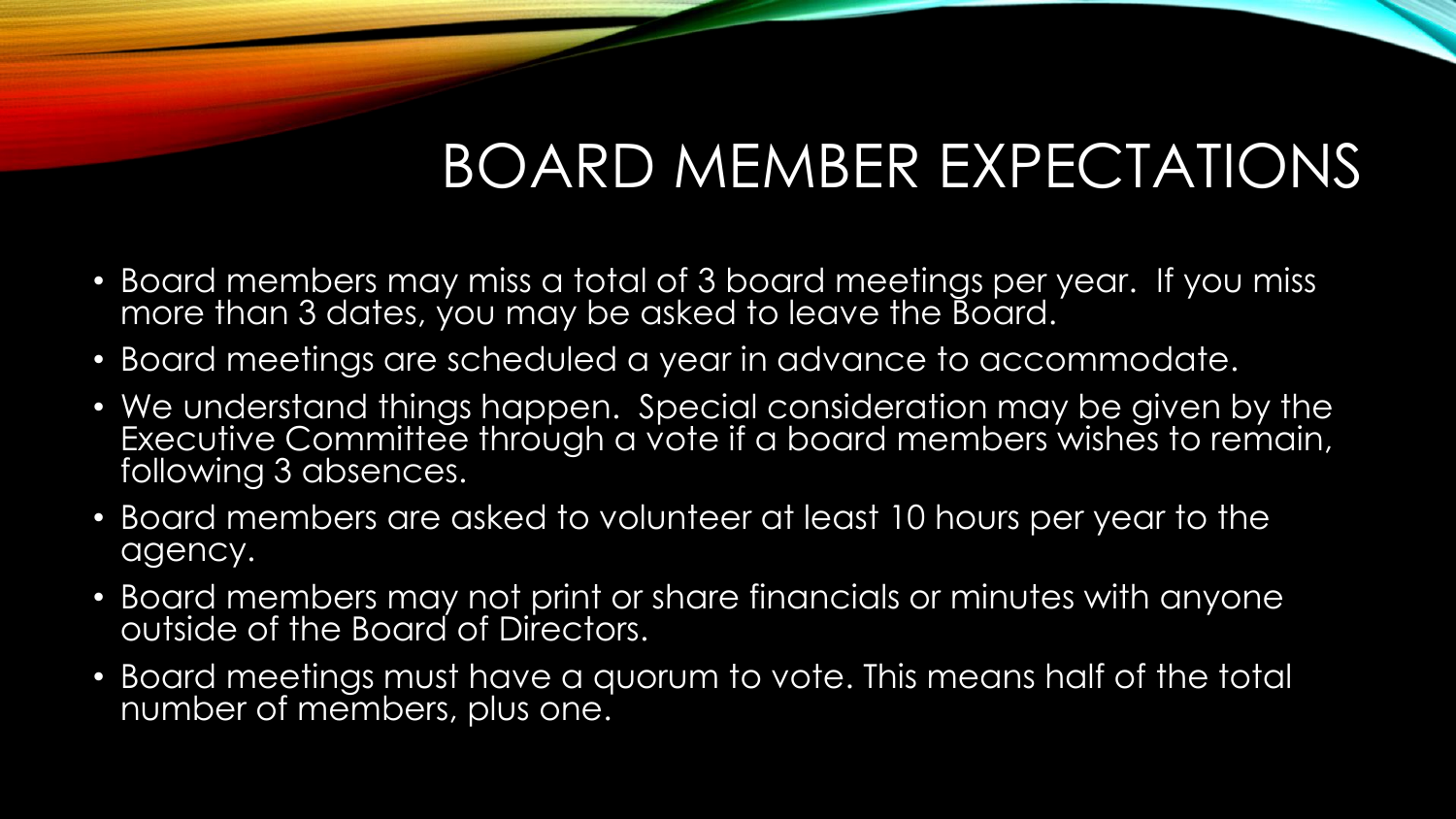## BOARD MEETING PROTOCOL

- Welcome and Call to Order
- Mission Moment
- Staff Reports
- Executive Director Report
- Existing Business
- New Business
- Adjourn